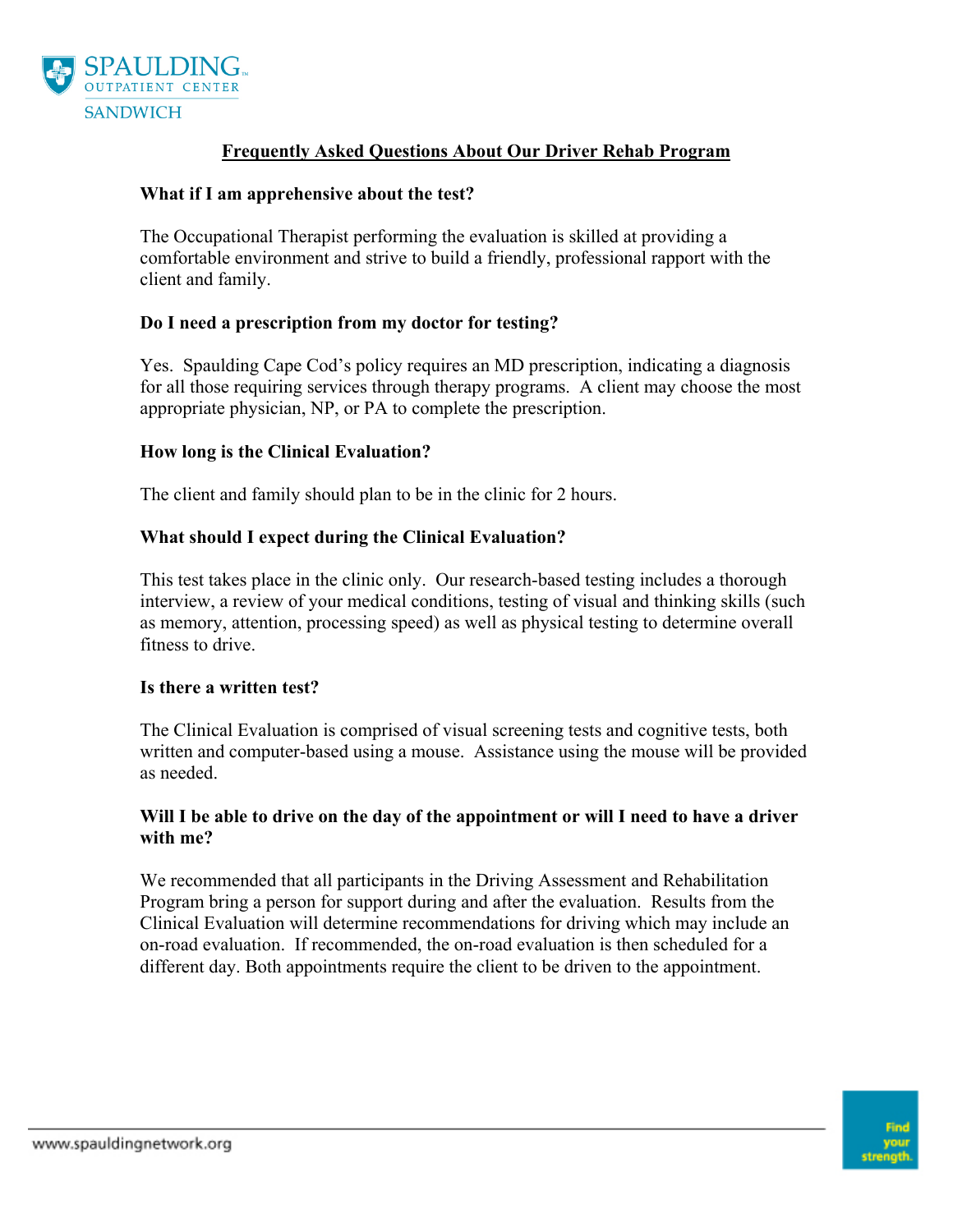

# **What will happen if I fail the Clinical Evaluation?**

Each situation is different, and the answers are provided on a case by case basis. At the end of the evaluation, the client will be counseled through the outcome, will be provided resources and advised on what the next step(s) will be. If you would like to speak to the therapist to discuss your specific case, call (508) 833-4179.

## **How long do I have to wait for the On- Road Test to be scheduled?**

The average wait time is 2-4 weeks.

## **How long is the On- Road Evaluation?**

The client and family should plan for a 2-hour appointment. We prefer that they remain in the building in case we return sooner and want to meet with them.

## **What should I expect during the On-Road Evaluation?**

The on-road evaluation takes place in Spaulding's adaptive vehicle which is equipped with an instructor brake. This car is a Toyota Camry. We assess basic driving safety, following the rules of the road, and identify how your medical diagnosis is impacting your driving while assessing the potential need for adaptive equipment. We also use the on-road evaluation to determine need for further driving rehabilitation sessions.

### **Can someone come with me during my on-road testing?**

The therapist often allows family or supporters to ride along in the back seat to observe and learn rehabilitation strategies.

### **Who will receive the results of my testing?**

The referring doctor will receive our report. The patient may request that they also receive a copy of the report and, at the start of the evaluation, will be offered the opportunity to sign a medical release for others to receive a copy as well.

### **Are you able to take away my license?**

While the therapists do not grant or rescind licenses, they do have an ethical responsibility to inform the RMV if there is a serious threat to the patient's or the public's safety based on the results of their testing.